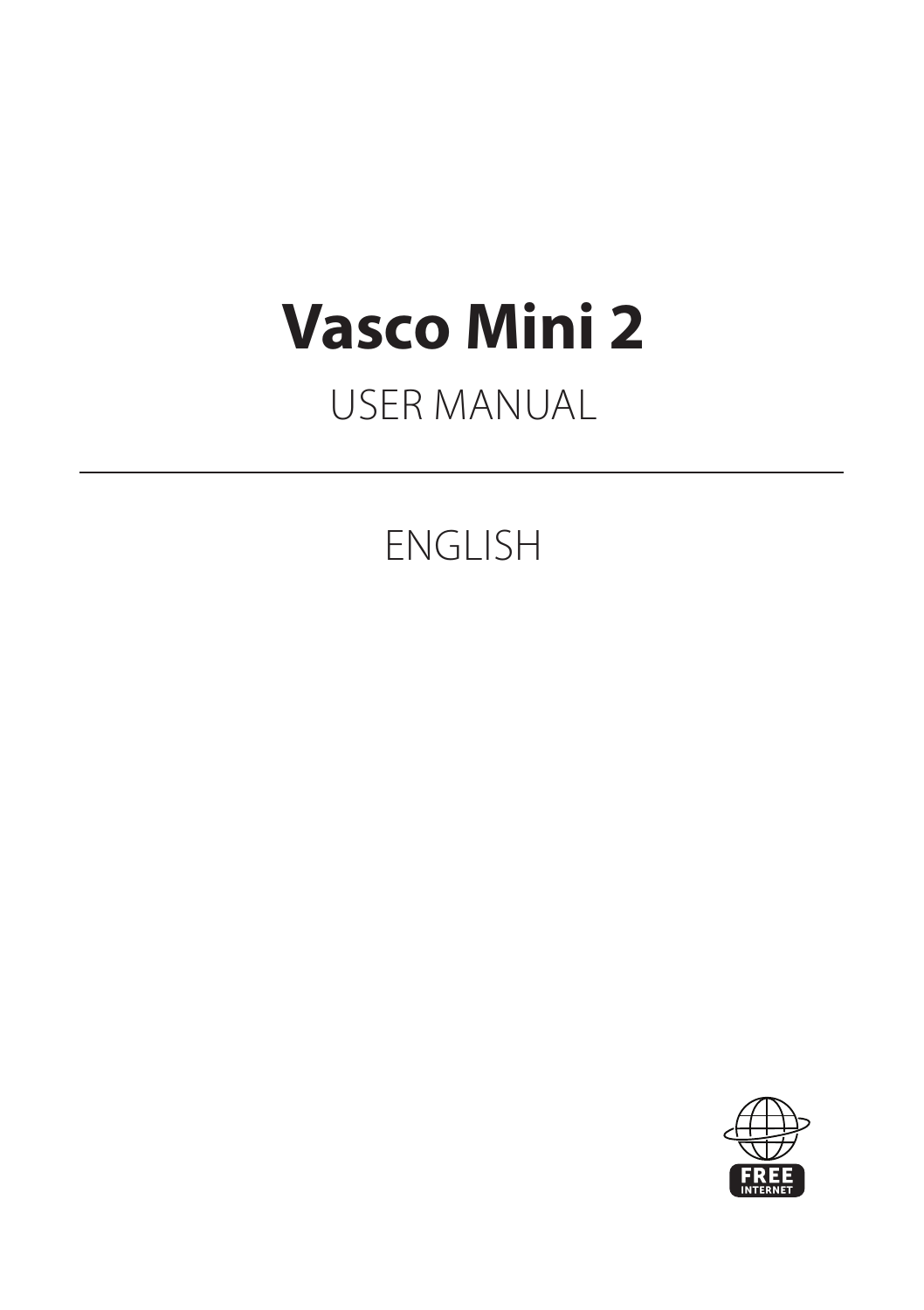

Copyright © 2019 Vasco Electronics LLC www.vasco-electronics.com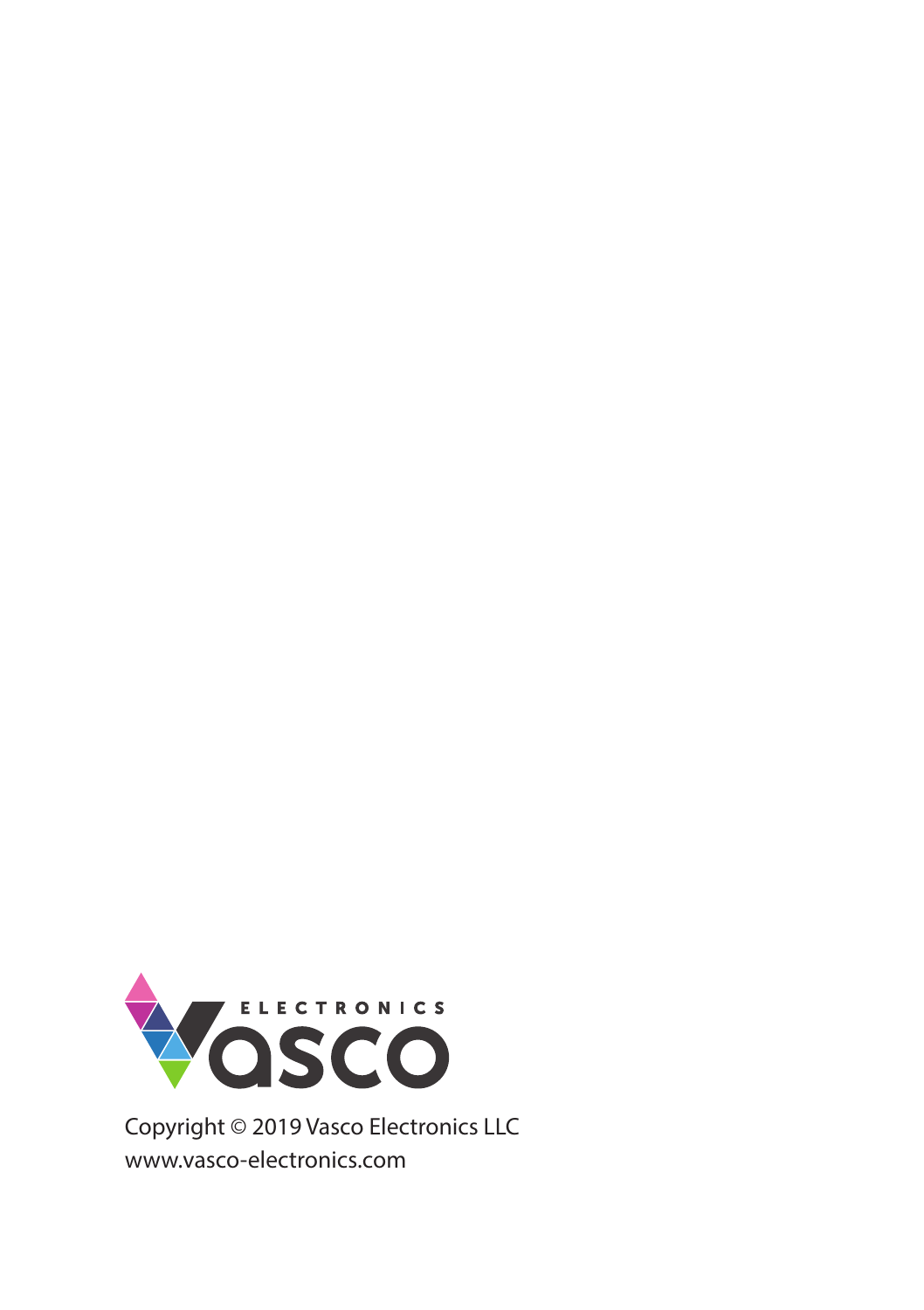## Table of contents

| 1. Operation of the device                    |    |
|-----------------------------------------------|----|
| 1.1 Function keys                             | 5  |
| 1.2 Battery charging                          | 6  |
| 1.3 In-built SIM card                         | 6  |
| 1.3.1. Terms of service                       | 6  |
| 1.3.2. SIM card expiration                    | 6  |
| 1.3.3. SIM card number                        | 6  |
| 1.4 First start                               | 7  |
| 2. Vasco Mini                                 | 7  |
| 2.1. Choosing the source and target languages | 7  |
| 2.2. Voice recognition                        | 8  |
| 2.3. Pronunciation                            | 8  |
| 2.4. History                                  | 8  |
| 3. Menu                                       | 9  |
| 3.1 Clean history                             | 9  |
| 3.2 Device settings                           | 9  |
| 3.2.1 Networks                                | 9  |
| 3.2.2. Device                                 | 10 |
| 3.3. About                                    | 10 |
| 4. Notification bar                           | 11 |
| Specification                                 | 12 |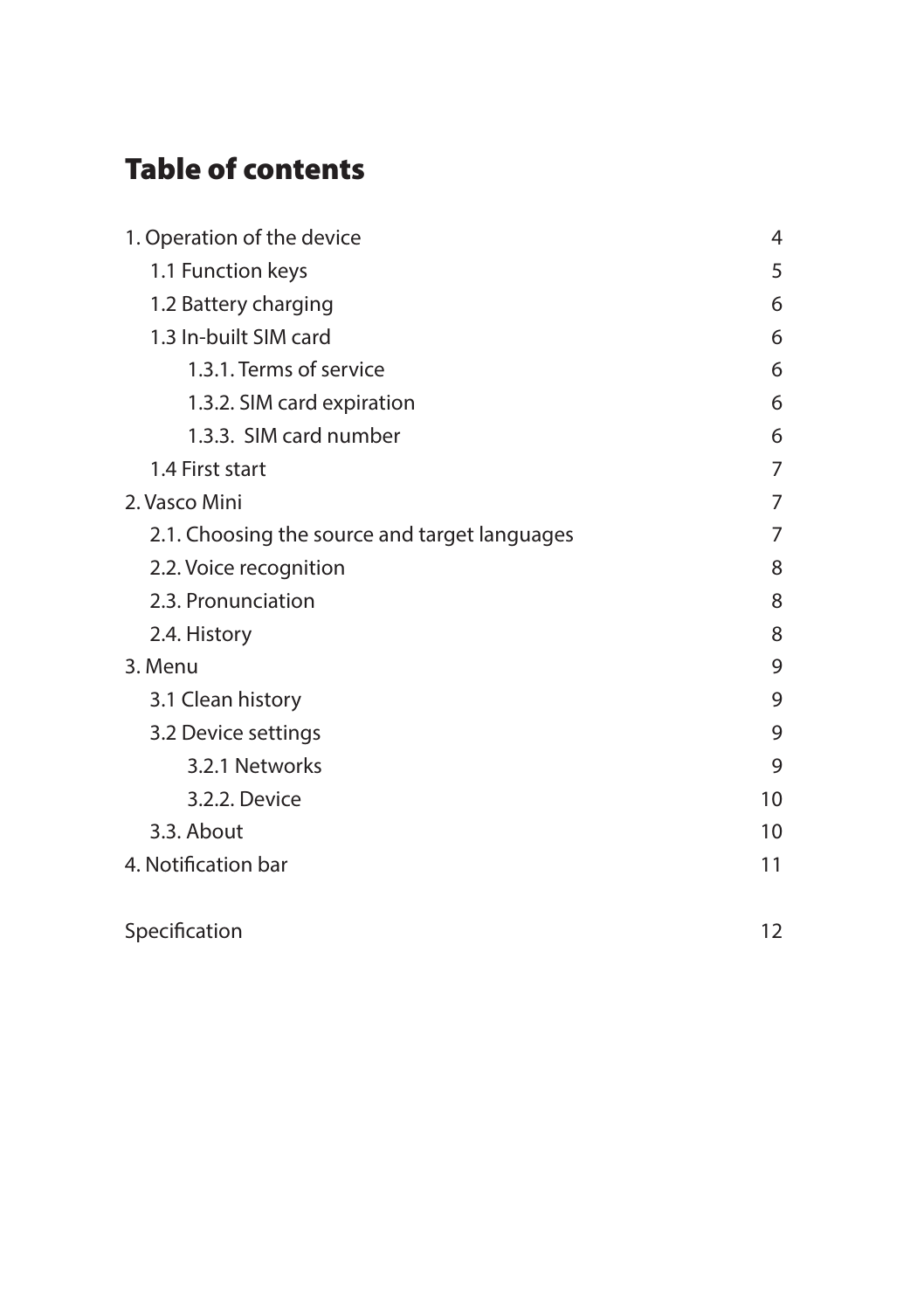# 1. Operation of the device



- 
- **2.** Source language **8. Back**
- **3**. Target language **9.** SIM card slot
- 
- 
- **6. Power ON/OFF** 12. Loudspeaker
- 1. Touchscreen 2. Volume Up/Down
	-
	-
- **4.** Arrows **10.** Earphone input
- **5.** Enter **11.** Micro USB
	-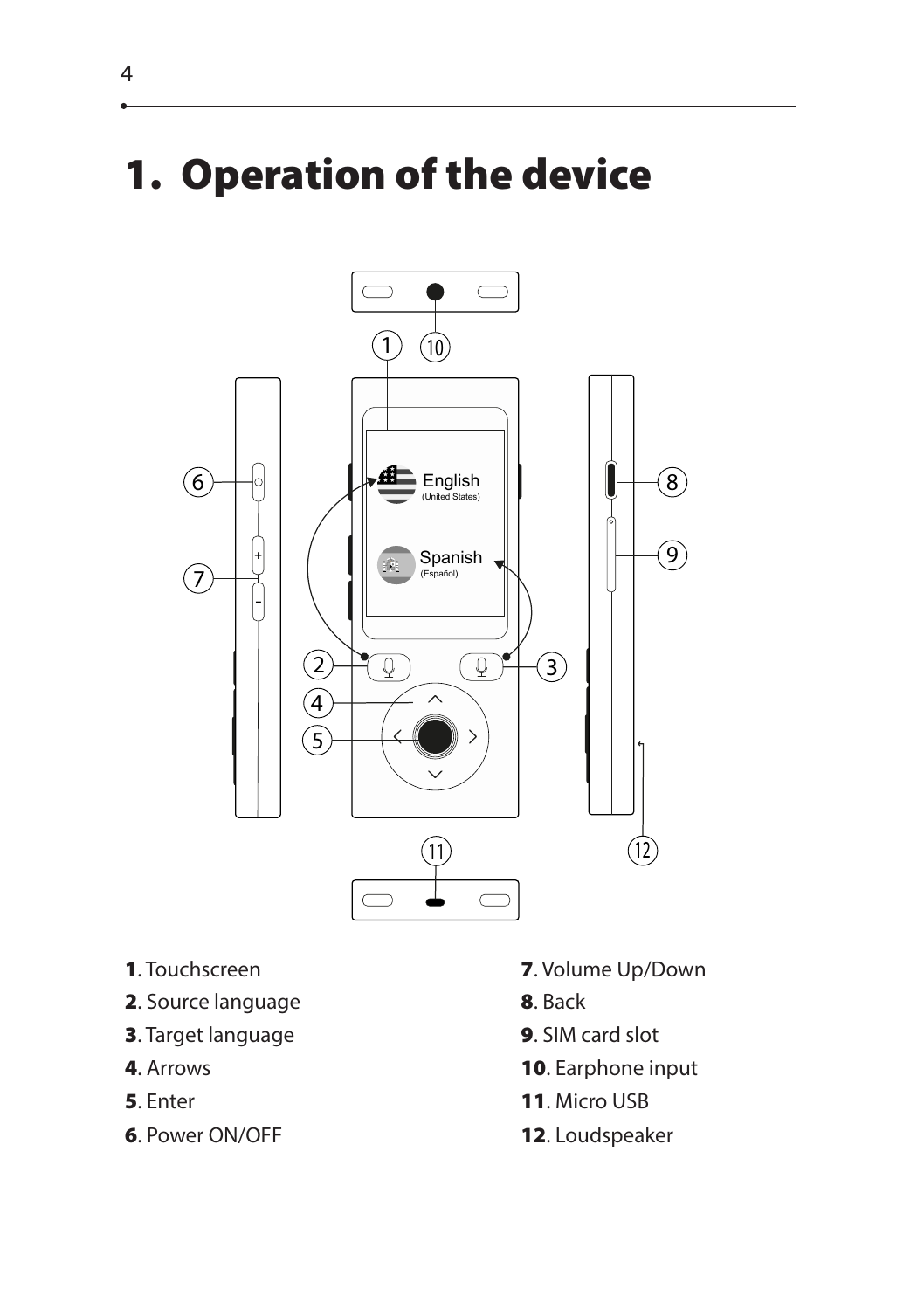### 1.1 Function keys

#### Power

- Device turned off: hold this key for 5 seconds to turn the device on.
- Working device:
	- push this key to block the screen, push again to unblock
	- push and hold the key for 2 seconds and tap "Power off" to turn the device off

#### Volume

- Working device: push up or down to increase or decrease the volume.
- You will see the following icon.  $\bullet$   $\overline{\bullet}$

#### Back

The back button allow you to get back to the previous screen.

#### Arrows

The up/down arrow keys allow you to highlight the translated text. They also serve to select options in the settings.

#### Enter

The Enter button allows you to replay translated text. It also serves to confirm the selected option in the settings.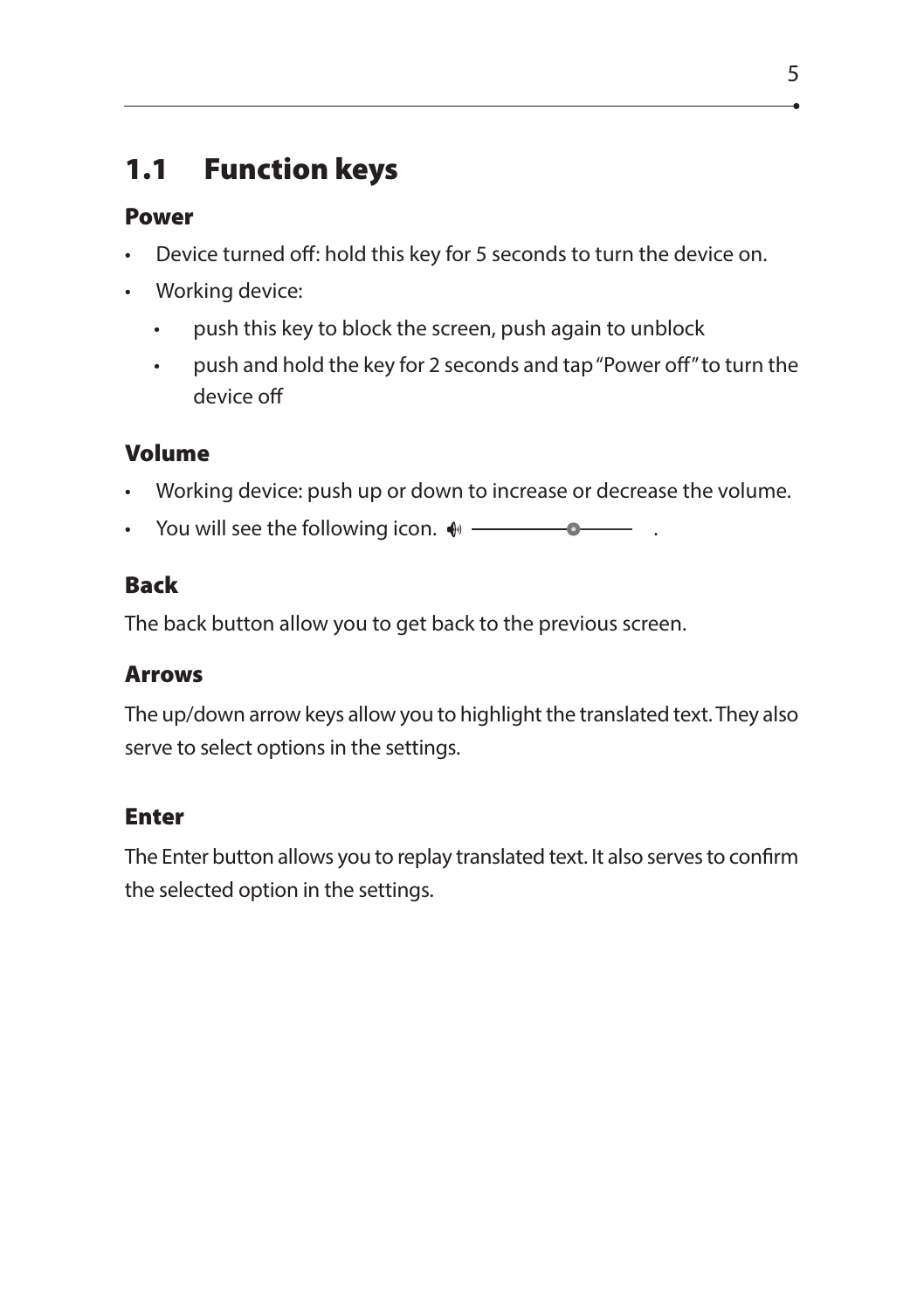### 1.2 Battery charging

- Plug the charger into an electric socket and the USB cable into the device in order to charge the battery.
- The battery indicator moves to charging mode.
- The battery is fully charged after about 4 hours.
- After the battery is charged, remove the charger and the USB cable.

WARNING: Charge the battery in a well-ventilated area between 14°F and 95°F (-10°C to +35°C). To charge the battery use the charger provided by the manufacturer. Using any other charger may damage the device.

### 1.3 In-built SIM card

The device is equipped with an international SIM card that allows it to work without WiFi. The in-built SIM card is prepaid and doesn't require any contract.

#### 1.3.1 Terms of service

The device should only be used for private purposes. Data transfer and translations cannot be used for other purposes than everyday AND REGU-LAR communication between people. Any use other than that will cause blocking the SIM card.

The SIM card can only be used with the device it come with and according to local laws.

#### 1.3.2 SIM card expiration

The SIM card expires after 2 years from the last use of the device. In order to prolong this period, just use your device through a GSM network.

#### 1.3.3 SIM card number

Your SIM card number starts with 2345. You will find the complete number on the inner side of the box.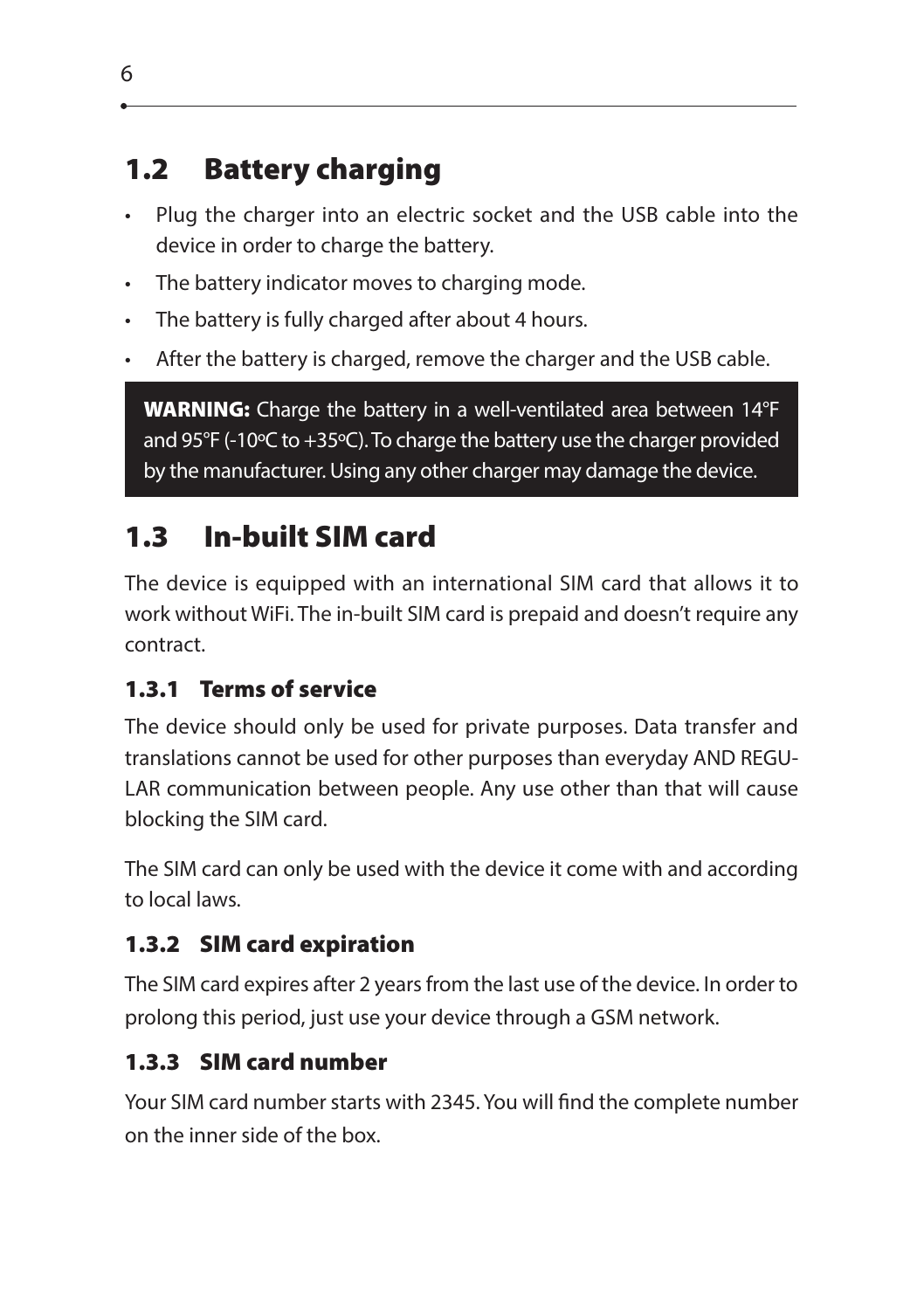WARNING: Don't bend or scratch the SIM card. It should not have any contact with water, dust or electricity.

### 1.4 First start

After turning the device on, choose your language. Then, read and accept the terms of service. The language chosen will change all the regional settings.

Slide the screen right to unlock.

You will see the main screen of Vasco Mini. The device is now ready to use.

# 2. Vasco Mini

Vasco Mini recognizes voice and translates full sentences into supported foreign languages. The translator pronounces the translated text out loud. For the full list of supported languages consult the manufacturer's website. Vasco Translator needs a WiFi or a GSM network in order to translate.

#### 2.1 Choosing the source and target languages



Tap the flag to see the list of available languages. Swipe up or down to find the language you need. Tap the name of the language to activate it.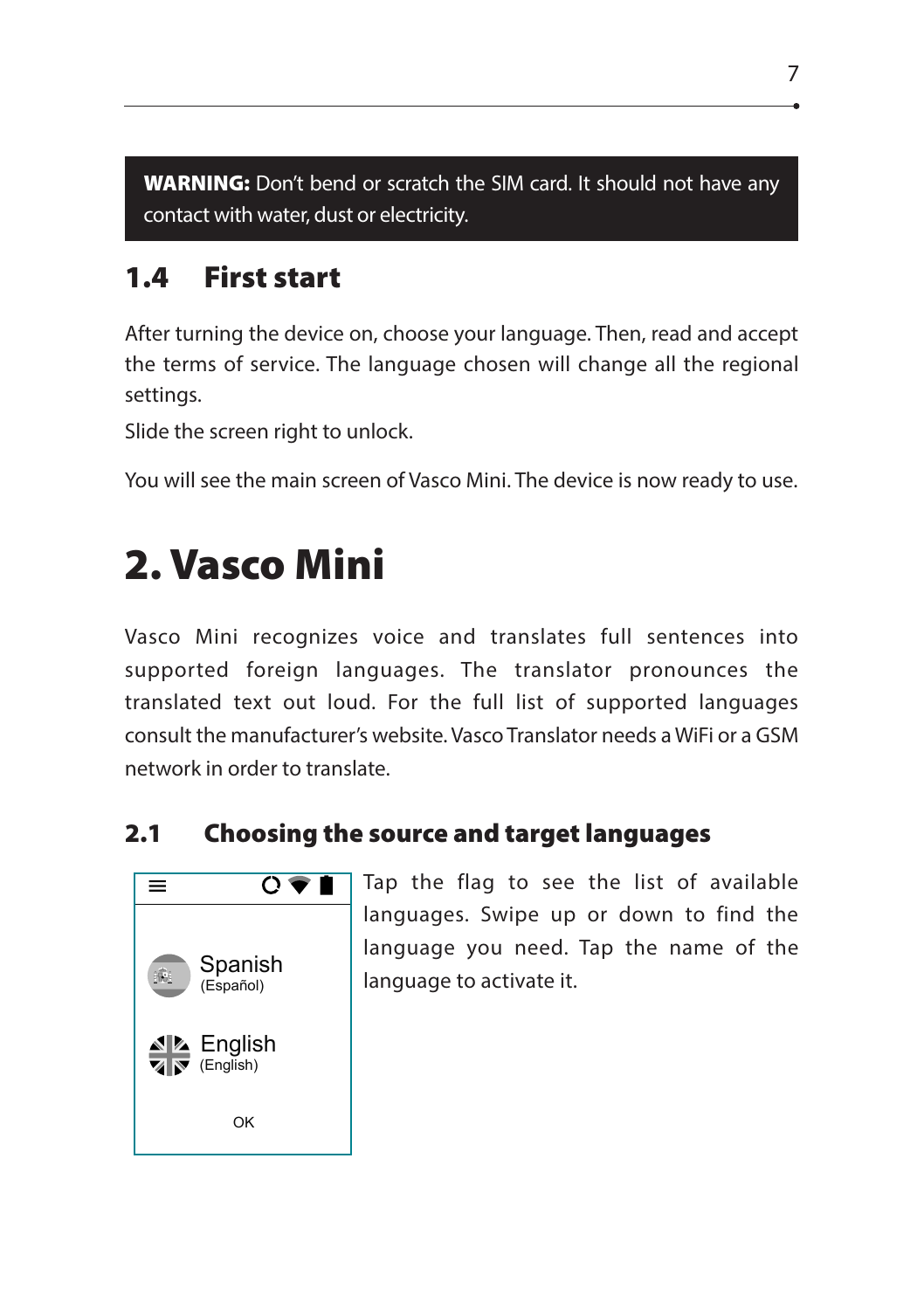#### 2.2 Voice recognition



The hardware buttons serves to enter text using the voice recognition function. In order to enter text for translation, tap and hold the key and, after hearing a beep, say what you want to translate in a clear, monotonous voice, from a distance of a foot (30 cm).

When you finish, the translation is done automatically and lasts about 2 seconds.

It is possible to enlarge the text box. To do so, double tap the screen. To close the enlargement window tap "back".

WARNING! The quality of voice recognition may worsen in a loud environment.

#### 2.3 Pronunciation

The pronunciation starts automatically . Press Enter to listen to it again.

#### 2.4 History

To see or clear translation history, open the application menu and tap « History ».



The translations appear in the main screen in chronological order. Use Up and Down arrow keys to navigate between the translated sentences.

Press Enter to playback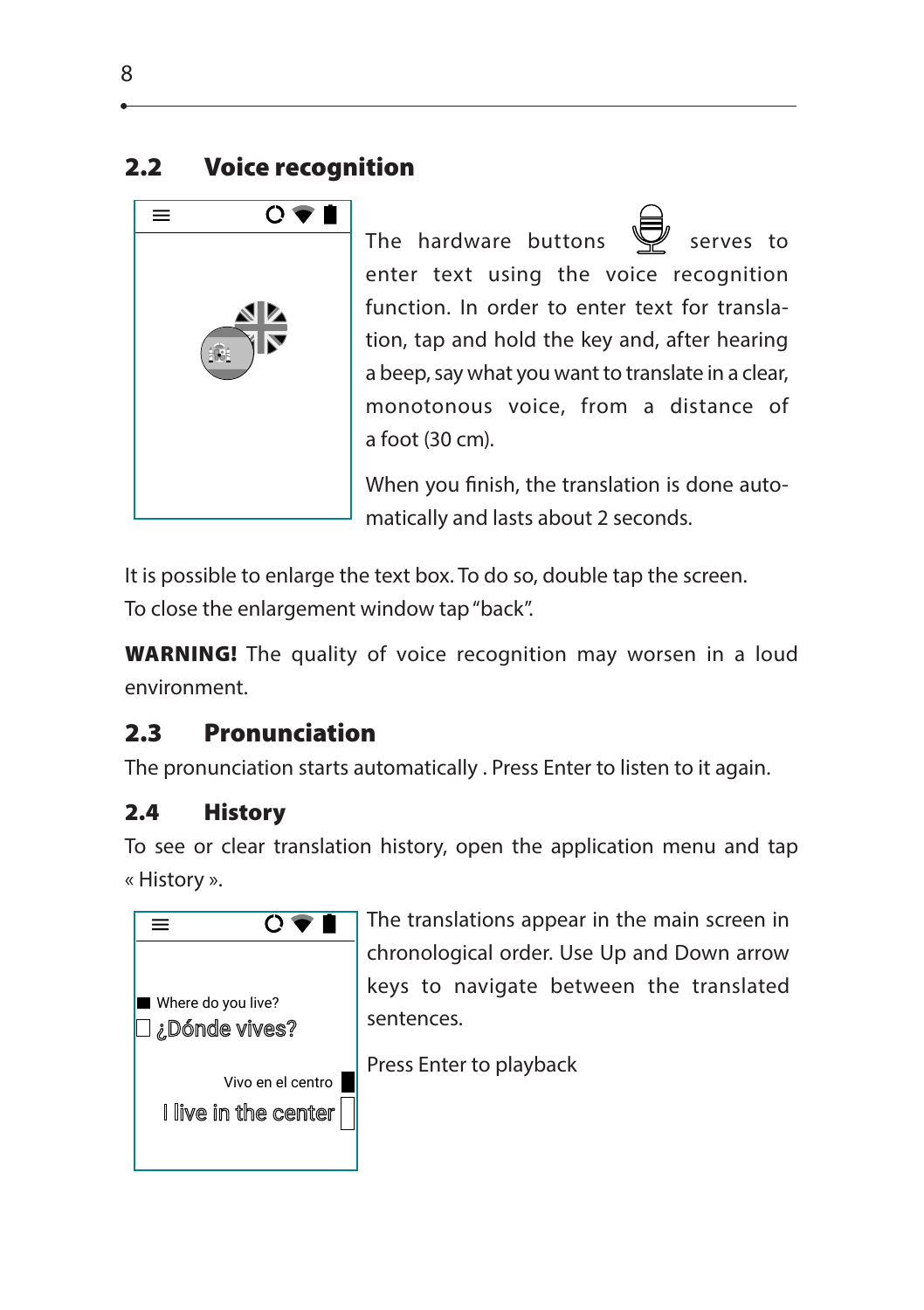# 3 Menu

Tap the  $\equiv$  or swipe right to enter the menu of the device.

Tap the  $\, \zeta \,$  or swipe left to get back to the "select language" screen.

### 3.1 Clean history

Tap and hold the line for about 1 second to delete it.

To delete all the translations, go to the menu of the device

by tapping  $\equiv$ , select "Clean history", press Enter and confirm by pressing

#### $\checkmark$ .

### 3.2 Device Settings

Swipe right, then select "Device Settings" to set up your WiFi connection, configure your SIM card or change the application language, etc.

#### 3.2.1 Networks

#### WiFi configuration

Manage your WiFi networks here.

If you see "WiFi is disabled", tap the  $\bigcap$  icon. You will see the list of available networks.

Tap the name of the network to connect to it.

password. Then, tap "OK" and use the device. If you don't know the **Padlock** – this icon means that the network is secured with a password. If you have the password, tap the name of the network and enter the password, contact the network provider.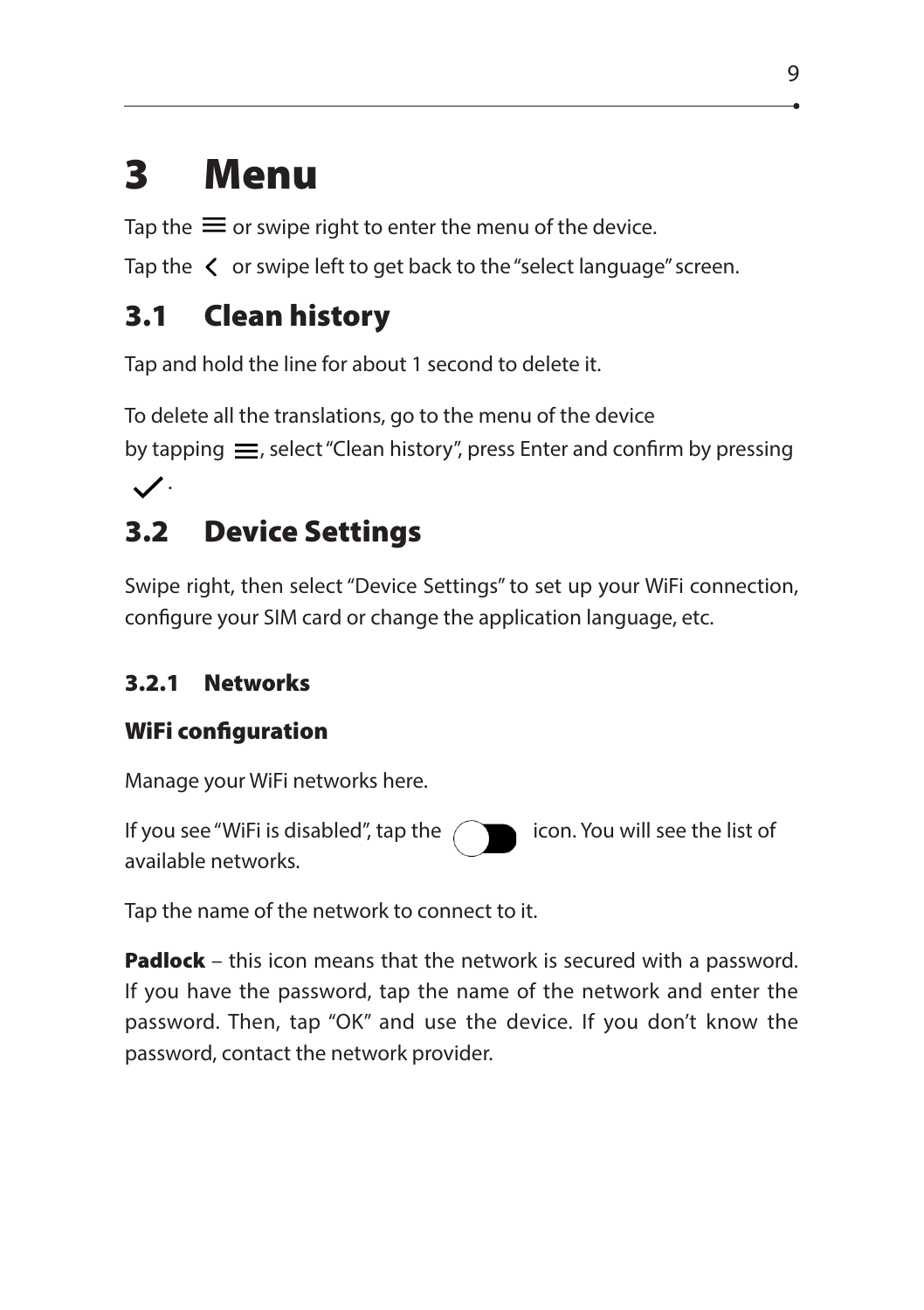**Signal** – the green bars show the signal strength. The more green bars, the stronger the signal is.

Name – tap the name of the network to connect to it.

WARNING: A network without a padlock means that this network is open. You don't need any password to connect to it. Please note, that some open networks require additional actions to be taken such as logging in or accepting its terms and conditions. It's not possible to use such a network.

#### SIM configuration

**Data roaming** - allows you to connect to data services (It is strongly recommended to leave this option on while using GSM).

#### 3.2.2 Device

#### Application language

Change the language of the menu.

**Check for updates** - If a new version of the software is available, you will see information about it after tapping "Check for updates". In order to update the device, download and install the application, tap "OK" and reboot the device. If there are no new updates you will see "No new updates". If you see "Device not registered", please contact the seller.

WARNING: You need a WiFi connection in order to download system updates.

About - information about the software.

### 3.4 About

You can see the version of the device and read the terms and conditions.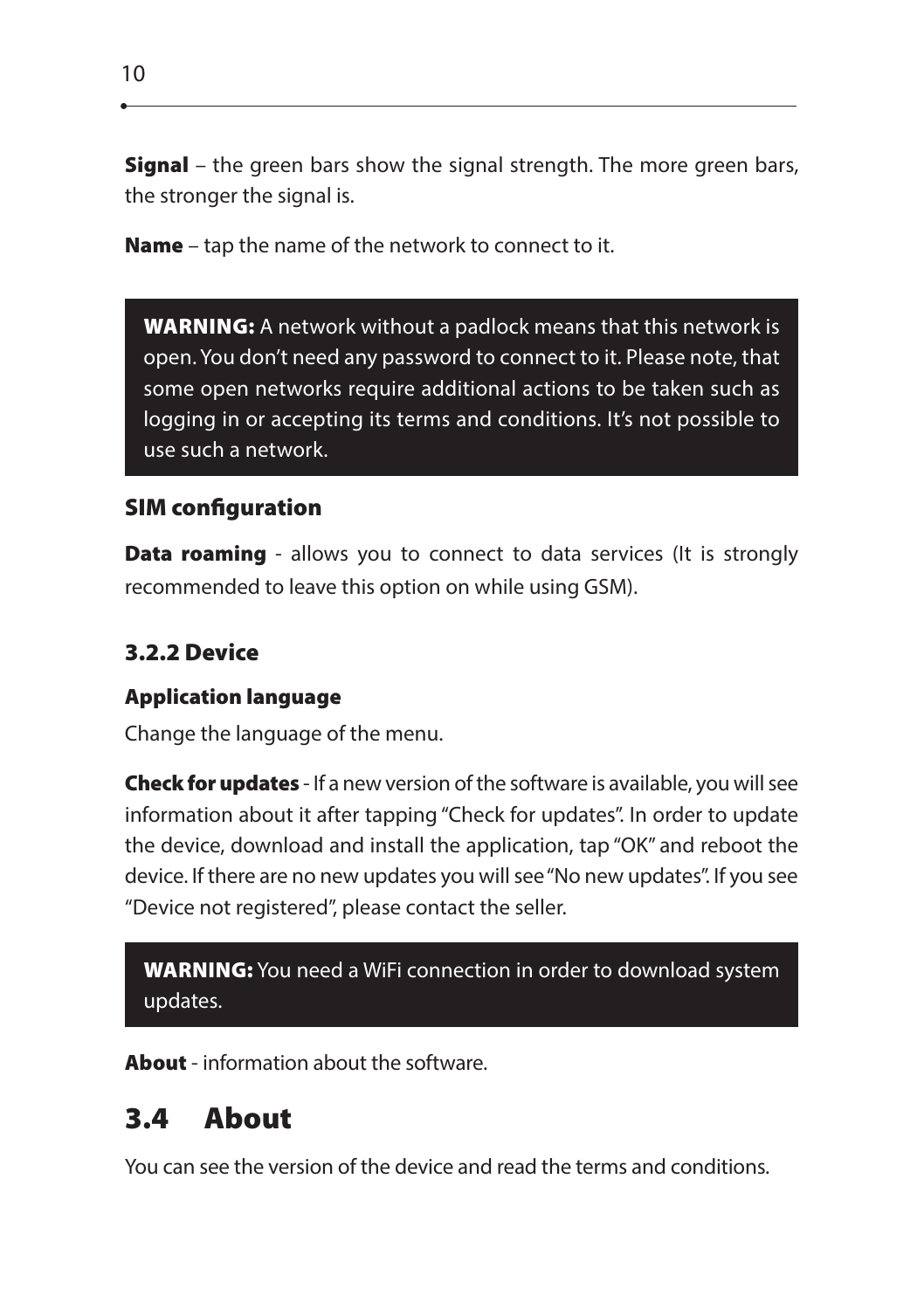# 4 Notification bar

#### Battery status



Icon Shows the current battery status.

#### **WiFi**

Icon **V** shows the strength of WiFi signal.

Icon **W** means that the WiFi module is turned off.

Icon **W** means that WiFi is available and you're within its range, but the device is not connected.

#### GSM

- Icon **I** shows the strength of the GSM signal.
- Icon  $\Box$  means that you are not connected to any GSM network.
- Icon  $\sum_{i=1}^{\infty}$  means that the SIM card is damaged or not installed.

#### **DATA**

- Icon  $\mathbf C$  means that the mobile data is enabled.
- Icon  $\bigcirc$  means that the mobile data is disabled.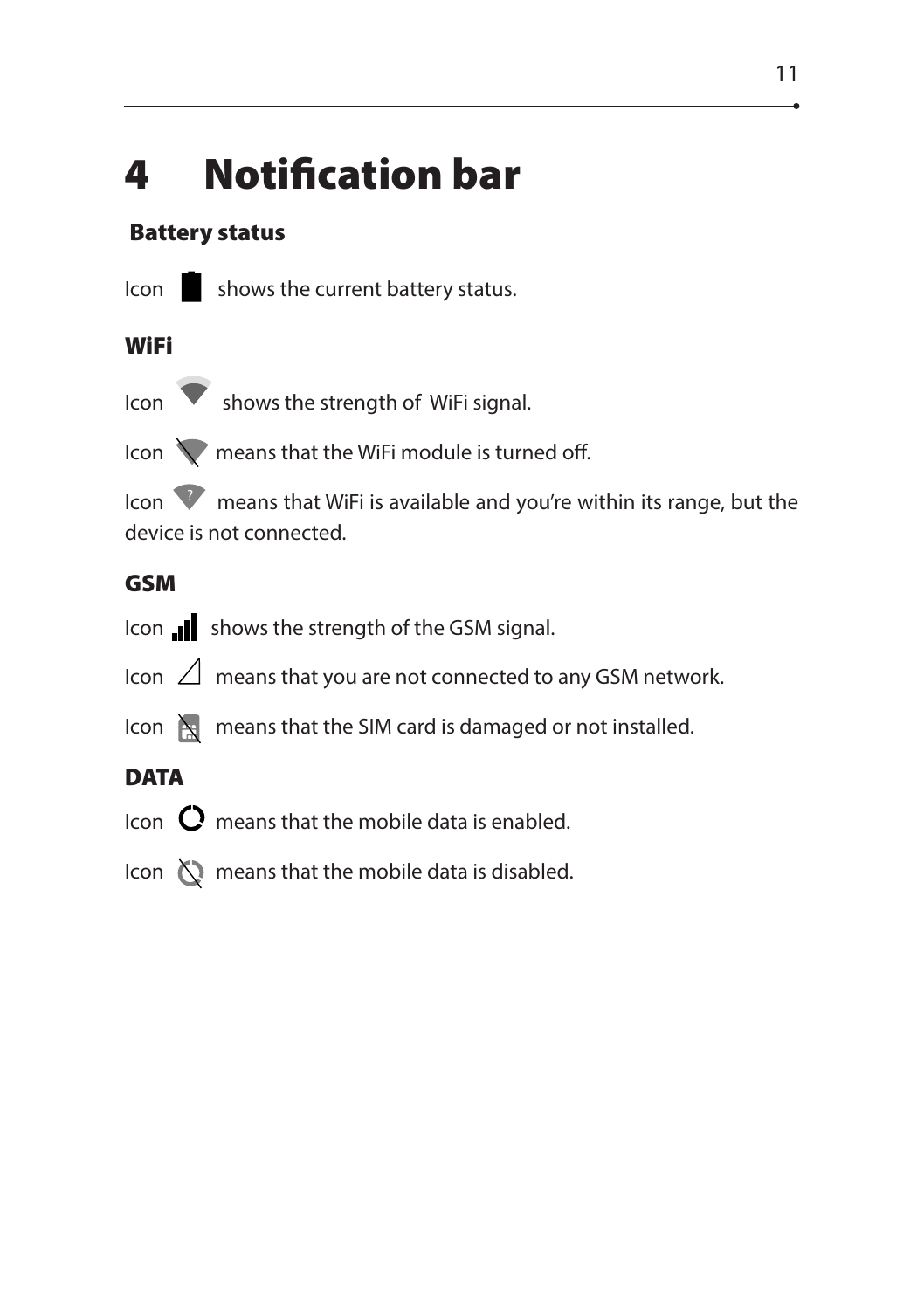# **Specification**

| <b>Display</b>        | TFT 240x 320 pxls, 2.0 inches<br>touchscreen                                |
|-----------------------|-----------------------------------------------------------------------------|
| <b>Processor</b>      | MT6735                                                                      |
| <b>RAM</b>            | 1 GB                                                                        |
| <b>ROM</b>            | 8 GB                                                                        |
| 3G/4G Modem           | Yes                                                                         |
| Wi-Fi                 | 2.4 GHz                                                                     |
| <b>Battery</b>        | 1200 mAh                                                                    |
| <b>Size</b>           | $1.73 \times 4.44 \times 0.47$ in<br>$(42 \times 113 \times 12 \text{ mm})$ |
| Weight                | $0.15$ lb $(70g)$                                                           |
| <b>Earphone input</b> | Mini Jack (3.5 mm)                                                          |
| <b>USB</b>            | <b>Micro USB</b>                                                            |